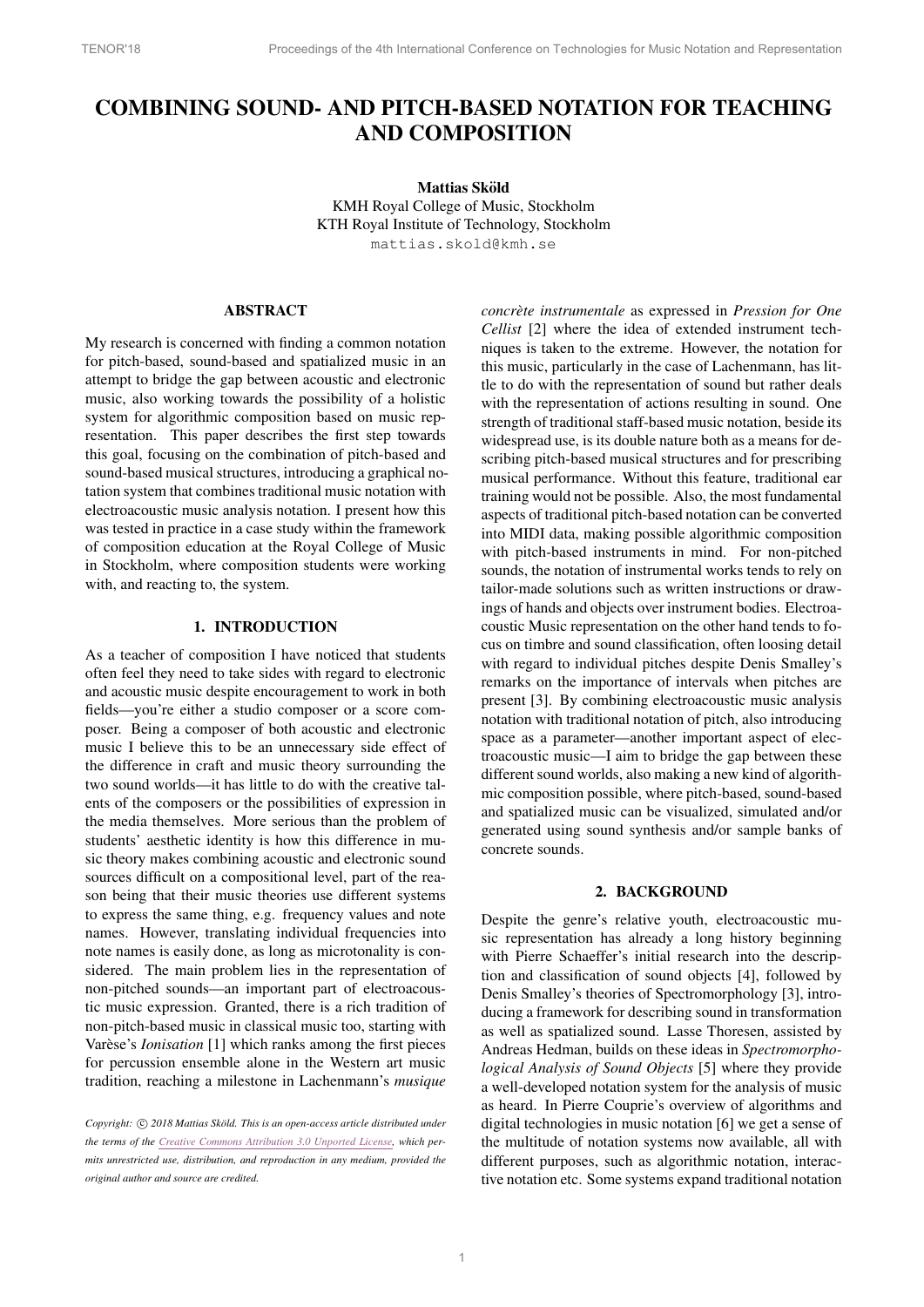<span id="page-1-0"></span>

| unpredictable<br>facture           |    |  | formed<br>sustainment | impulse | formed<br>iteration | unpredictable<br>facture |    |  |
|------------------------------------|----|--|-----------------------|---------|---------------------|--------------------------|----|--|
| definite<br>pitch<br>fixed<br>mass | En |  | N                     | N'      | N"                  |                          | An |  |
| complex<br>pitch                   | Ex |  | X                     | X'      | X''                 |                          | Ax |  |
| not very<br>variable<br>mass       | Ey |  | Y                     | Y'      | Y"                  |                          | Ay |  |
| Samples                            |    |  |                       |         |                     | Accumulations            |    |  |

Figure 1. From a larger set of categories in Schaeffer's TARTYP [\[4\]](#page-5-3), Thoresen and Hedman keep these categories and adapt them for graphic notation analysis [\[5\]](#page-5-4).

while others look for completely new ways of communicating musical ideas. At the heart of most new systems of representation are their relations to artistic problems, such as the need to communicate with music-reading musicians over a network, or the need to communicate the structure of the spatialization of a piece. The artistic problem addressed in this paper is the problem of having two completely different sets of music theory for working towards the same kinds of concepts depending on whether there are electronic sounds present or not. Beside causing artistic problems, the music theory discrepancy described here also has an effect on how the same subject is taught to composers of different genres. The best example is ear training where traditional teaching relates sound to traditional notation while sound-based ear-training borrows from the audio engineering field, focusing on frequencies and measured amplitudes. That being said, there is a fundamental difference between a tone and noise so the challenge is to find a way for both to co-exist within one and the same system where the important aspects of both types of sound are taken into consideration.

# 3. THE NOTATION SYSTEM

Thoresen, assisted by Hedman, builds his analysis system on sound classification categories listed in Schaeffer's TARTYP table [\[4\]](#page-5-3), with the starting point in the balanced micro object categories N, X, and Y, as well as the extreme macro-object categories, E and A (see [Figure 1\)](#page-1-0), providing notation symbols as well as several additional notation features to describe sounds in great detail. Thoresen with Hedman have renamed and adapted Schaeffer's categories for use with graphic notation and have created new intermediary categories to complete the system. One such category is the *dystonic* sound, a category between pitched and complex sounds (Schaeffer's N and X [\[4\]](#page-5-3)) to denote clusters and inharmonic spectra. See Thoresen's and Hedman's article [\[5\]](#page-5-4) for a concise description of their notation system.

For my first prototype of the notation system for pitch, sound and space I place Thoresen's and Hedman's symbols, slightly modified, over a fixed frequency grid, in this case a traditional staff-system, adding indicators for spatialization, notated with circles above the system. As with pitch, durations were also notated with traditional symbols. (see [Figure 3\)](#page-2-0). The basic changes to their system at this point had to do with taking advantage of the possibilities of indicating spectral information with fixed values, e.g. instead of showing spectral width with symbol indicators, I introduce the possibility to indicate the frequency range of a spectrum using a dashed vertical line with an arrow that clearly indicates the spectral space occupied by the sound, the arrows pointing towards tendencies of change in spectral width (see [Figure 3\)](#page-2-0). Beside minor changes to the notation itself, it was necessary to re-think the notation as symbols of actual measurable sound rather than phenomenological descriptions of a listening experience. One initial problem related to this was deciding exactly where to place the sound object symbols on the staves. For pitched sounds there's no reason to deviate from common practice of placing the symbol at its root frequency, but how about inharmonic sounds and noise?

# Where to place the symbol on the pitch/frequency grid

<span id="page-1-1"></span>

Figure 2. An image presented to the students to show the strategies for deciding at what pitch/frequency to place the symbol for the different kinds of sounds.

[Figure 2](#page-1-1) shows my solution to this problem with regard to the three basic sound spectrum categories. As in Thoresen's and Hedman's notation system for analysis [\[5\]](#page-5-4), I encourage indicating additional partials or other sound components that are important for the identity of a sound. For the first prototype of the notation system I suggested a very simple indicator of spatialization where a sound's duration is indicated in the fashion of ambisonics 3D-panning software with two circles—one top view and one front view as can be seen in [Figure 3.](#page-2-0) This was because we would not work specifically with spatialized sound for the course where I first tried the system, as explained below.

## 4. CASE STUDY

#### 4.1 Introduction

For several years composition students at the Royal College of Music in Stockholm have been exposed to Lasse Thoresen's and Hedman's spectromorphological analysis notation [\[5\]](#page-5-4) with the aim of bringing awareness to timbral structures in other works as well as their own. The course module, simply called *Sonology* and part of the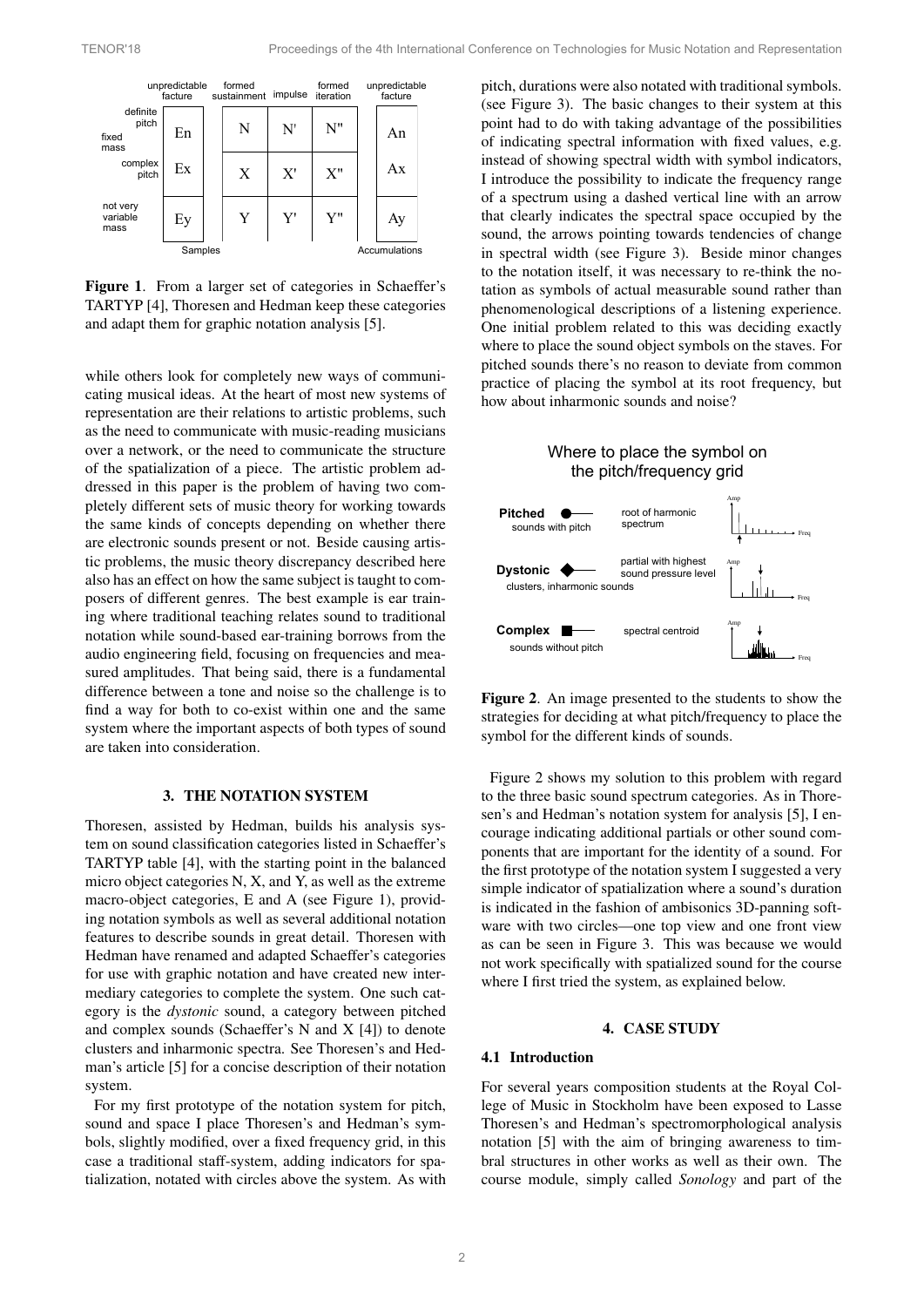

<span id="page-2-0"></span>Figure 3. A notation example to demonstrate the combination of sound-based notation, traditional staff-systems to indicate pitch, and ambisonics-style indicators of spatialization above.

course *Sonology and Studio Technology* [\[7\]](#page-5-6), introduces basic ideas from Schaeffer's typo-morphology [\[4\]](#page-5-3) before introducing Thoresen's and Hedman's development of Schaeffer's ideas and how this is expressed as symbolic notation. The students work with both analysis and composition. This year, I introduced the ideas described here, providing the students with a new system where spectromorphological analysis notation symbols are placed over a fixed frequency grid. With the students' written consent, I let the course module form a case study where I could try out the functionality of the notation. Due to the course's overall focus on sonology and basic studio technology I decided to limit the study to electroacoustic music work, leaving the inclusion of acoustic instrument performance for the next stage of my research. What I hoped to learn from the study was:

- *•* If there could be agreement in interpretation of the symbols
- *•* A sense of the notation system's intelligibility—if there were aspects of the notation system that were particularly hard to grasp
- *•* Whether problems occur when analysis notation is placed over a fixed frequency grid
- *•* Whether problems occur when new symbols are combined with traditional notation
- *•* A sense of the artistic relevance of working with this system of representation for composition

#### 4.2 Participants

Seven students (4F, 3M; average age  $27.7$ , SD = 6.9) attending the course agreed to participate in the study. They were all Swedish citizens. All participants were composition students at the bachelor level, familiar with traditional music notation, while none of them had worked with aural sonology notation before.

## 4.3 Method

The process for the case study was as follows:

- 1. Construct a notation system prototype that would qualify to meet the demands of the course module in aural sonology [\[7\]](#page-5-6) while introducing the concepts mentioned above, with the exception of spatialization
- 2. Have composition students realize a given score using this notation also reflecting over their experience
- 3. Make initial improvements to the notation system based on initial feedback as well as my own teaching experience
- 4. Have composition students create and realize a short score of their own, using this notation, also providing a written reflection of their experience
- 5. Evaluate the study

The students' reflections from the first notation assignment were given verbally from the time of the assignment to its presentation and any new input with regard to the functionality of the notation was noted and eventually documented. The final assignment had a required written reflection. This division was practical since the students' initial questions with regard to the notation emerged gradually as they grew more familiar with the system.

There were no particular restrictions regarding the tools and/or technology used for the course module assignments. We listened to, and discussed the assignments together in a studio for electroacoustic music. For their own notation, I provided a pdf with empty staff-systems with clefs and a frequency scale on the left side. I instructed the students that they could print the pdf and write by hand, use it as background in graphics software, or construct an equivalent staff-systems in a notation software of their choice. Regardless of these choices they were required to hand in the finished scores in digital form.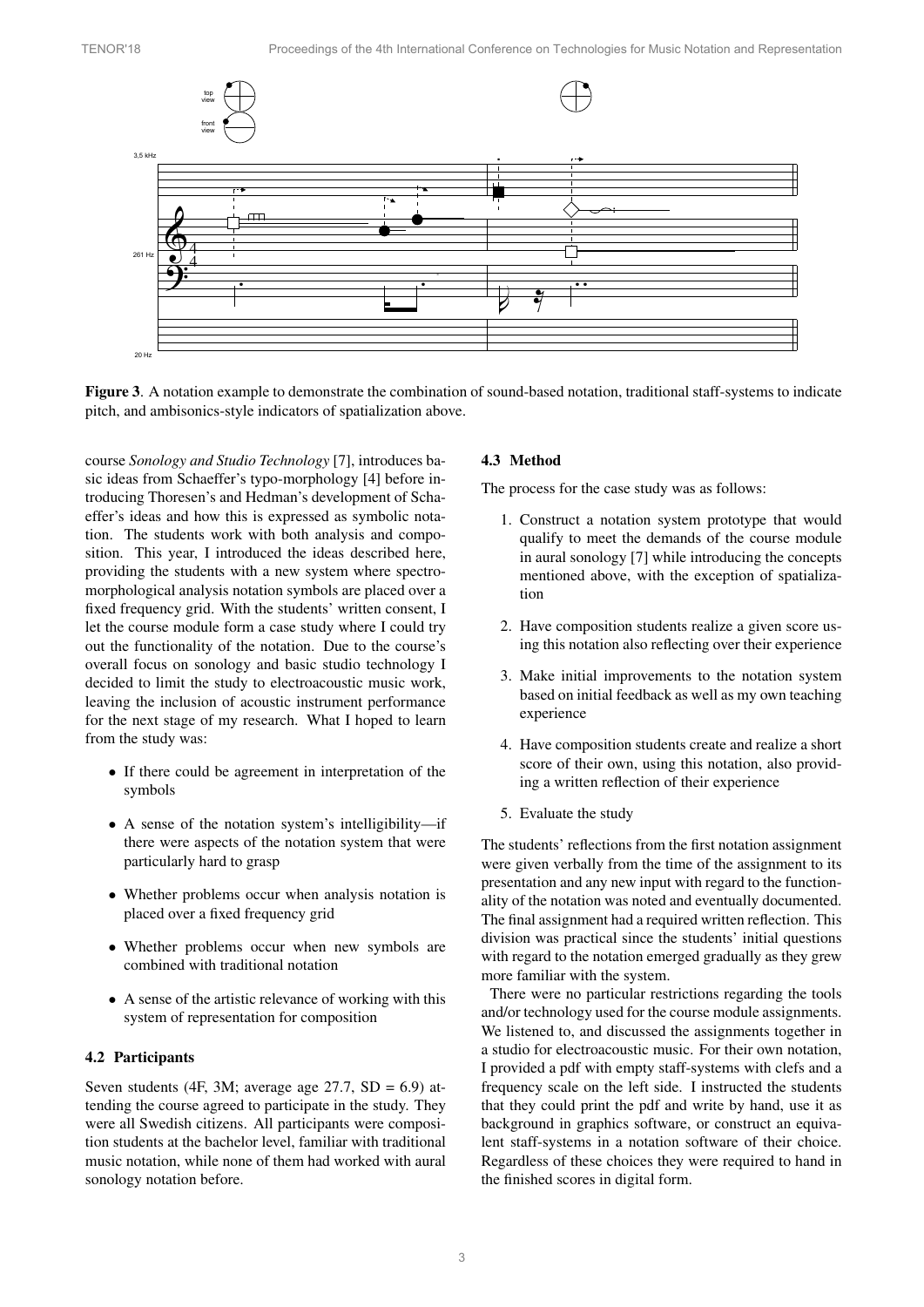

<span id="page-3-0"></span>Figure 4. The score of the first notation assignment, which all students individually were asked to realize, using concrete sounds.

# & 4.4 First Notation Assignment and Feedback

? Because of the underlying idea of exploring artistic relevance, the first notation assignment was based on a short electroacoustic composition I made with a combination of electronic and concrete sound material, starting with buzzing electronic noises and ending with the characteristic sounds of seagulls (see [Figure 4—](#page-3-0)the audio file can be accessed at *<https://kmhsweden.box.com/v/tenor2018>*). I created a score from this short composition and presented it to the students without playing the original composition. Incidentally, the original composition contained additional sounding details that I chose not to include in the score so as not to unnecessarily complicate the assignment. For the notation of time, I used a combination of traditional symbols in tempo 60, and time indicators in seconds, placed over the score. While note stems indicate durations, extension lines were necessary to show modes of energy articulation. Each student was given the task of realizing the score, using only concrete sounds—this was important in order to avoid the assignments becoming archetypal translations of the notation symbols i.e. using noise generators for complex sounds and pure oscillators for pitched sounds. I wanted artistic interpretations, not simulations of the score. Also, in not allowing synthesis, they had to listen to the sounds around them and reflect on their possible connections to the notation symbols at hand. However, I allowed transposition and filtering of the concrete sounds—it would otherwise have been difficult to meet the demands of the sound objects' positions in the frequency space. Upon hearing the sounding results of the students' assignments I got the sense of hearing different interpretation of the same piece. Because of the freedom in selecting sounds and the lack of indication of dynamics, the interpretations were quite different, but the shared structure with regard to sound objects and their spectral contents and placements in time, made for a relatively coherent collection of pieces. The questions and/or problems that arose as a result of the first notation assignment, can be divided into four categories:

- 1. The concept of classifying sounds and their energy articulation
- 2. New symbols combined with traditional notation
- 3. Conflicting information within the new notation system
- 4. Musical features missing in the notation system

The first category was expected and is something I face every year when introducing the concept of aural sonology to composers not yet familiar with this way of categorizing and describing sound. Particularly the concept of energy articulation and *facture*—the combined experience of energy over time—can be hard to grasp for someone used to traditional notation. But even basic understanding of what complex, non-pitch-based sounds are and how they behave can't be taken for granted. That being said, much of the confusion expressed with regard to understanding the score [\(Figure 4\)](#page-3-0) could be related to the second category, that traditional music notation was combined with new notation. While the traditional notation of rhythm was helpful in describing the rhythmic sounds of seagulls, its placement inside the staff system made it at times confusing, particularly quarter notes whose stems could be mistaken for a new sonology notation feature. Another issue was how to make sense of non-pitched sounds placed over a traditional staff system. The most frequently misunderstood sound object was the interval of two pitched notes with iterated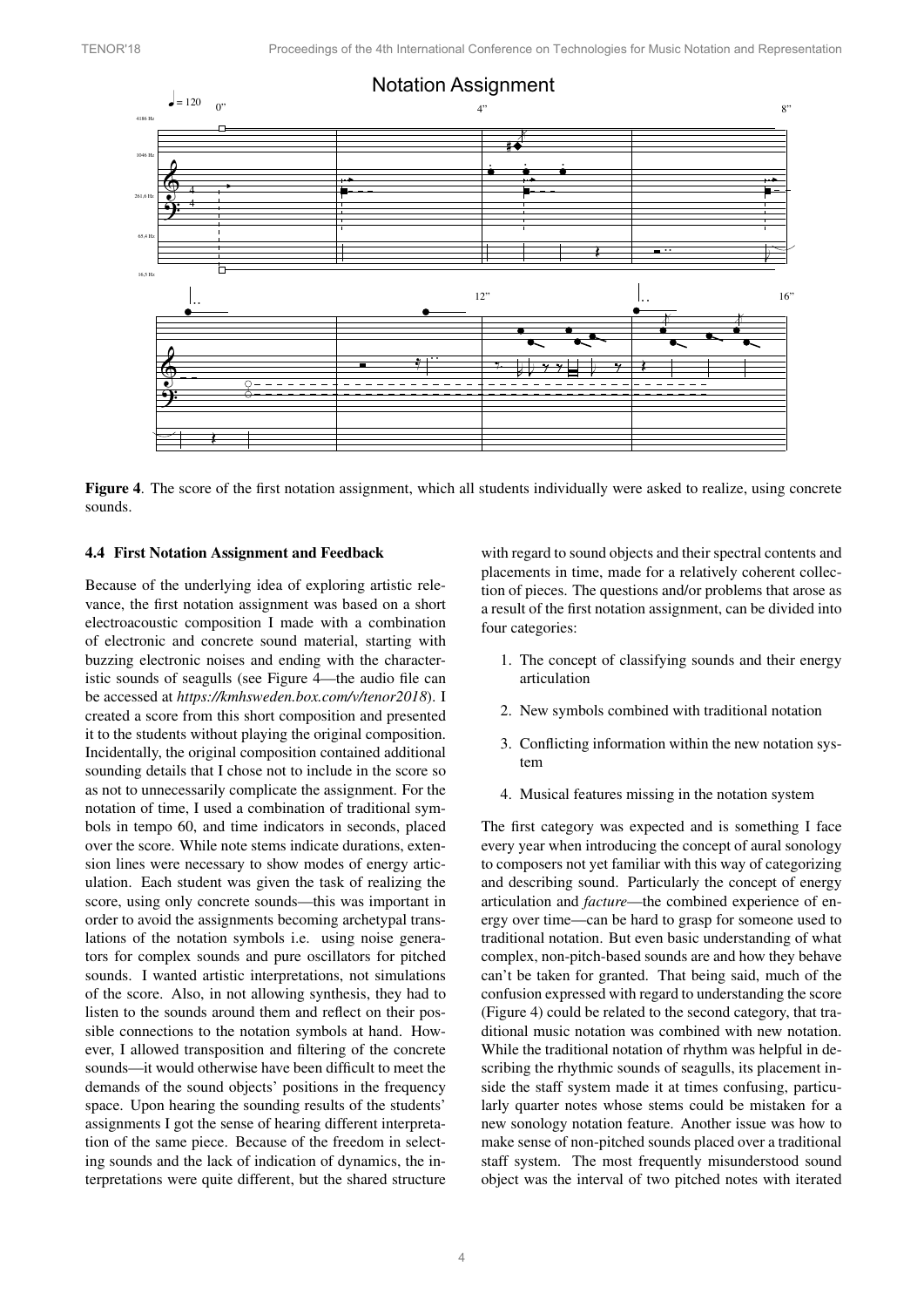energy articulation starting in bar five and continuing to the end. This confusion emanated from the third category conflicting information in the notation system. In the notation compendium that I distributed with the assignment there were summaries of Thoresen's and Hedman's sound categories which were not compatible with my instructions for how to combine symbols on the musical grid. The fourth and last category concerns elements missing in the score and these questions were raised particularly with regard to dynamics. Naturally the lack of dynamic indicators in the assignment's notation led to the greatest variations overall in the interpretations of the score. During the presentation of the assignments in class we discussed different solutions for this.

<span id="page-4-0"></span>

Figure 5. Example of one modification to the notation system following the discussion after the first assignment using smaller note heads to indicate when a sound component functions as a partial in another sound's spectrum.

## 4.5 Modifications

Some of the problems mentioned needed to, and could be, addressed immediately. Therefore, I made some clarifications and modifications to the notation for the second assignment:

- *•* Use small note heads (66% of original size) to specify when symbols are partials to a main sound rather than equal chord/cluster components (see [Figure 5\)](#page-4-0).
- *•* Use the same dashed vertical line for indicating spectral width and for connecting partials/chord notes
- *•* When combining indicators of spectral width and traditional notation of time, place rhythmic information on separate single staff lines to avoid confusion.
- *•* A more detailed frequency scale is placed next to the clefs to help with placing non-pitched sounds and their spectral width on the staff-system—this was practical since most students relied on software spectral analyzers to discover the bandwidths of their non-pitched sounds.

[Figure 6](#page-5-7) shows what the first four bars of the first notation assignment would look like with these changes in place.

#### 4.6 Second Assignment and Feedback

For the second assignment the students were asked to create and realize a short score of their own with a total duration of 30 seconds, again using concrete sounds. The score had to include at least seven unique sound objects. The assignment also included providing the individual sound objects as separate sound files, and a written reflection detailing their process. I provided a pdf with empty staffsystems with frequency indications for the students to use with their computers or for writing by hand. There were less questions and problems addressed following the second assignment. Already as the assignment was given, students expressed how having control of the notation in this assignment rather than working with a predefined score, made their task easier. The problems that were addressed by the students following the presentations of the second notation assignment can be summarized as follows:

- 1. Introducing spectral information and non-pitch based sound to traditional staff-systems takes time to get used to
- 2. Few chose to write their notation before creating the music—it was easier to think of the system in terms of analysis
- 3. Notation of dynamics continued to be an important issue
- 4. It was hard to make room for all symbols on one four-staff system

The first category was expected. The second doesn't surprise me either—it was easier to make the music first and then notate the music. This way of composing, starting with the sounds themselves is common for works of musique concrète, being discussed by Schaeffer at an early stage of the genre's development [\[8\]](#page-5-8). Some provided new ideas for the notation of dynamics, varying the sizes of sound symbols or their extension lines. Many expressed difficulties in getting all the notation symbols into one single four-staff system, as if this had been a requirement for the assignment. This is understandable considering that the score I produced for their previous assignment had all symbols on one system. Indeed, for analysis and composition overview purposes having all sound objects sharing a system is convenient, in the same way as a piano reduction is practical to get an overview of an orchestral work. But I realized that in shaping the previous assignment in this way, I had myself used a descriptive approach to the notation symbols despite the assignment's explicit goal to explore the notation's prescriptive potential. It would have made sense to give them a score with the musical layers divided between different staff-groups as shown in the modified example of the first notation assignment (see [Figure 6\)](#page-5-7).

#### 4.7 Case Study Conclusions

Comparing this study to previous runs of the sonology course module, the fixed frequency grid made the task more difficult for the students because they had to learn how to analyze sounds and extract their spectral information, though this is highly accessible these days thanks to analyzers and sonogram possibilities in open source software. On the other hand, by grounding their work in real measurable sound, their work was easier to assess—the